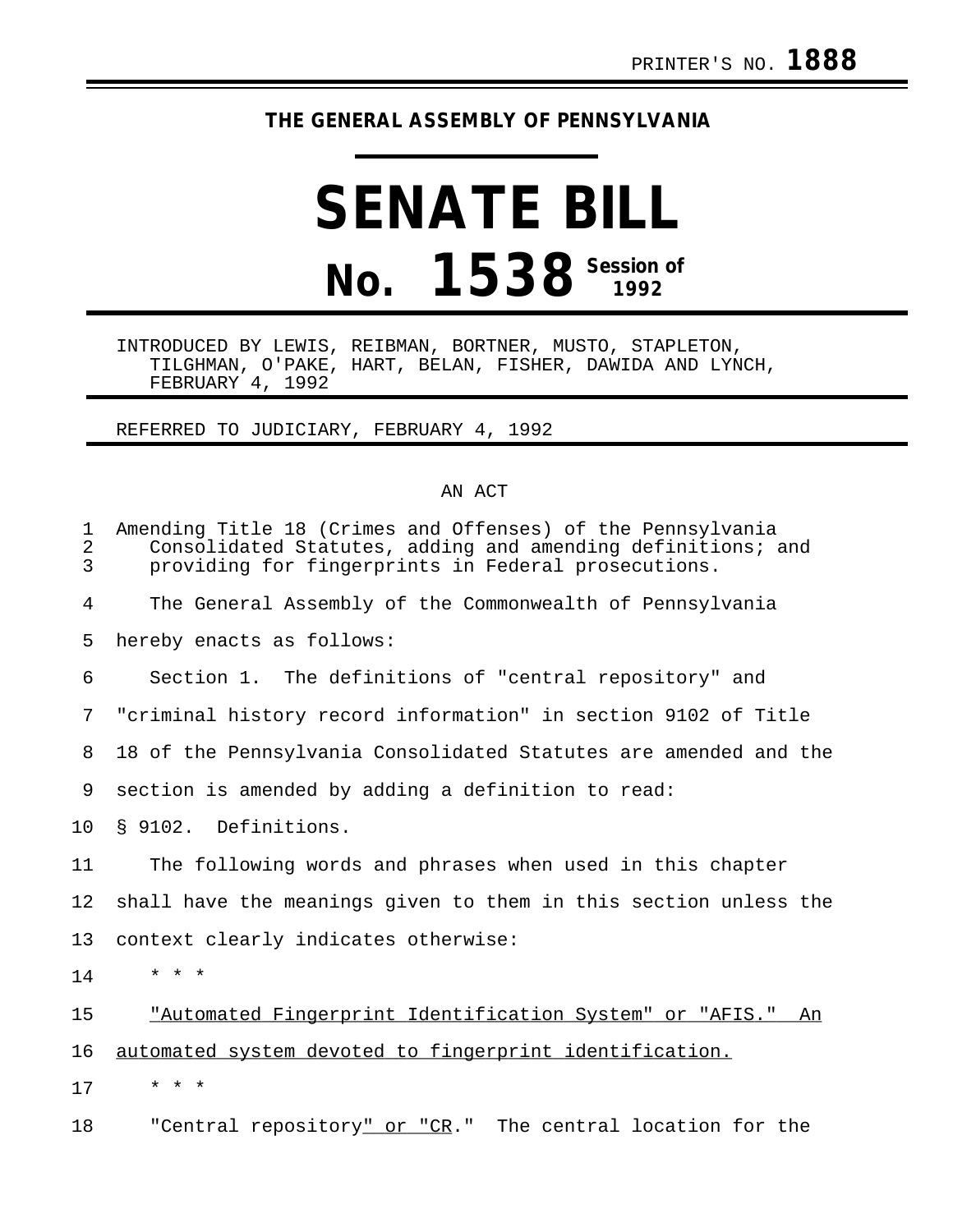1 collection, compilation, maintenance and dissemination of 2 criminal history record information by the Pennsylvania State 3 Police.

4 "Criminal history record information<u>" or "CHRI</u>." Information 5 collected by criminal justice agencies concerning individuals, 6 and arising from the initiation of a criminal proceeding, 7 consisting of identifiable descriptions, dates and notations of 8 arrests, indictments, informations or other formal criminal 9 charges and any dispositions arising therefrom. The term does 10 not include intelligence information, investigative information 11 or treatment information, including medical and psychological 12 information, or information and records specified in section 13 9104 (relating to scope).

 $14$  \* \* \*

15 Section 2. Title 18 is amended by adding a section to read: 16 § 9115. Fingerprints in Federal prosecutions.

17 If a person is arrested by Federal authorities as a result of 18 a joint investigation with any State or local law enforcement 19 agency within this Commonwealth, the law enforcement agency 20 shall obtain the fingerprints of the person and forward them to 21 the central repository of the Pennsylvania State Police in the 22 form and manner designated by the central repository for entry 23 into its Automated Fingerprint Identification System. Any 24 criminal history record information which may be contained in 25 the fingerprint card shall not be compiled with any other 26 criminal history record information of the person, and the 27 fingerprints shall be used solely for criminal investigative 28 purposes. The fingerprint card shall be expunged only under the 29 provisions of section 9122 (relating to expungement) or by court 30 order.

19920S1538B1888 - 2 -